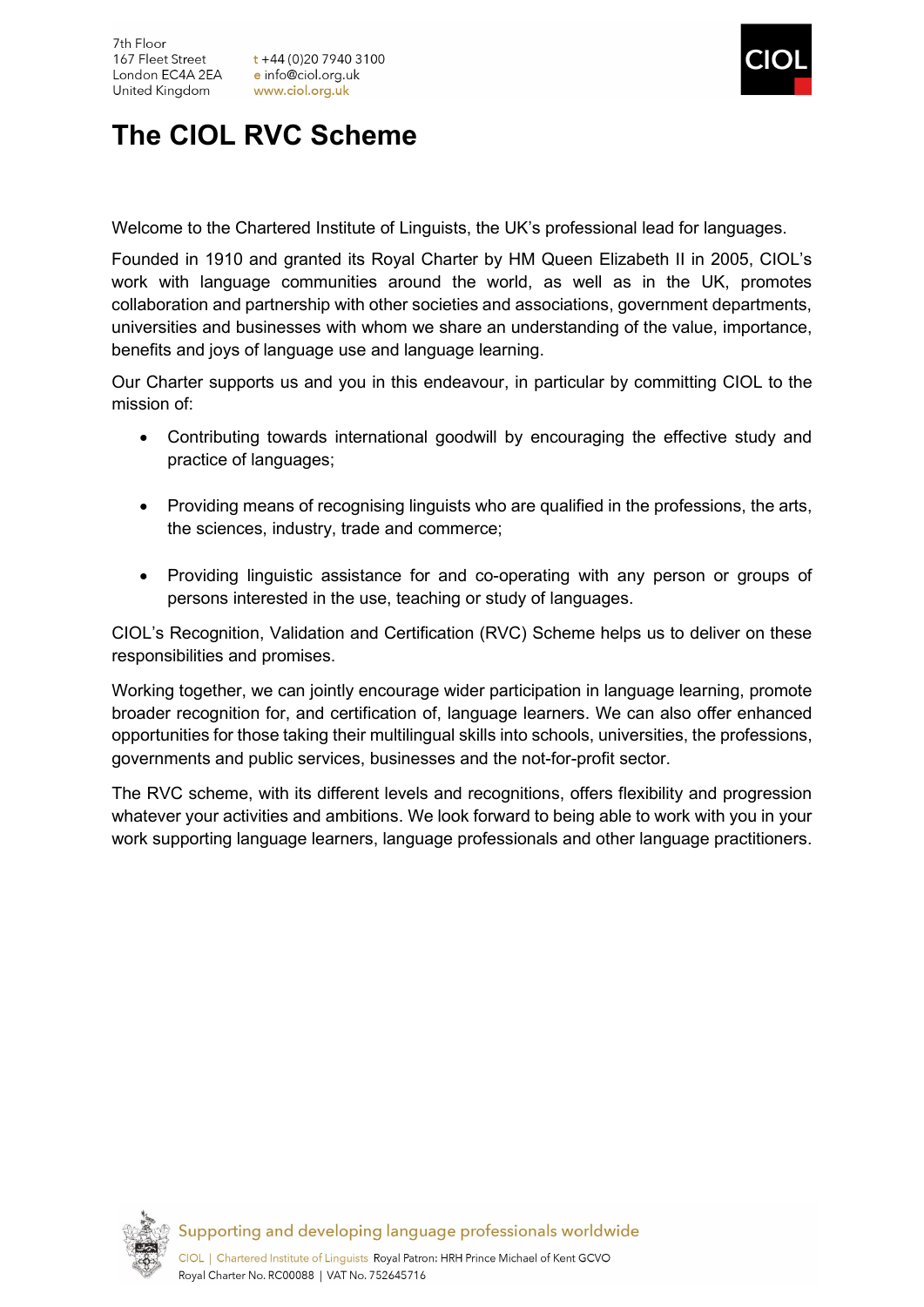



## Table of Contents



Supporting and developing language professionals worldwide

CIOL | Chartered Institute of Linguists Royal Patron: HRH Prince Michael of Kent GCVO Royal Charter No. RC00088 | VAT No. 752645716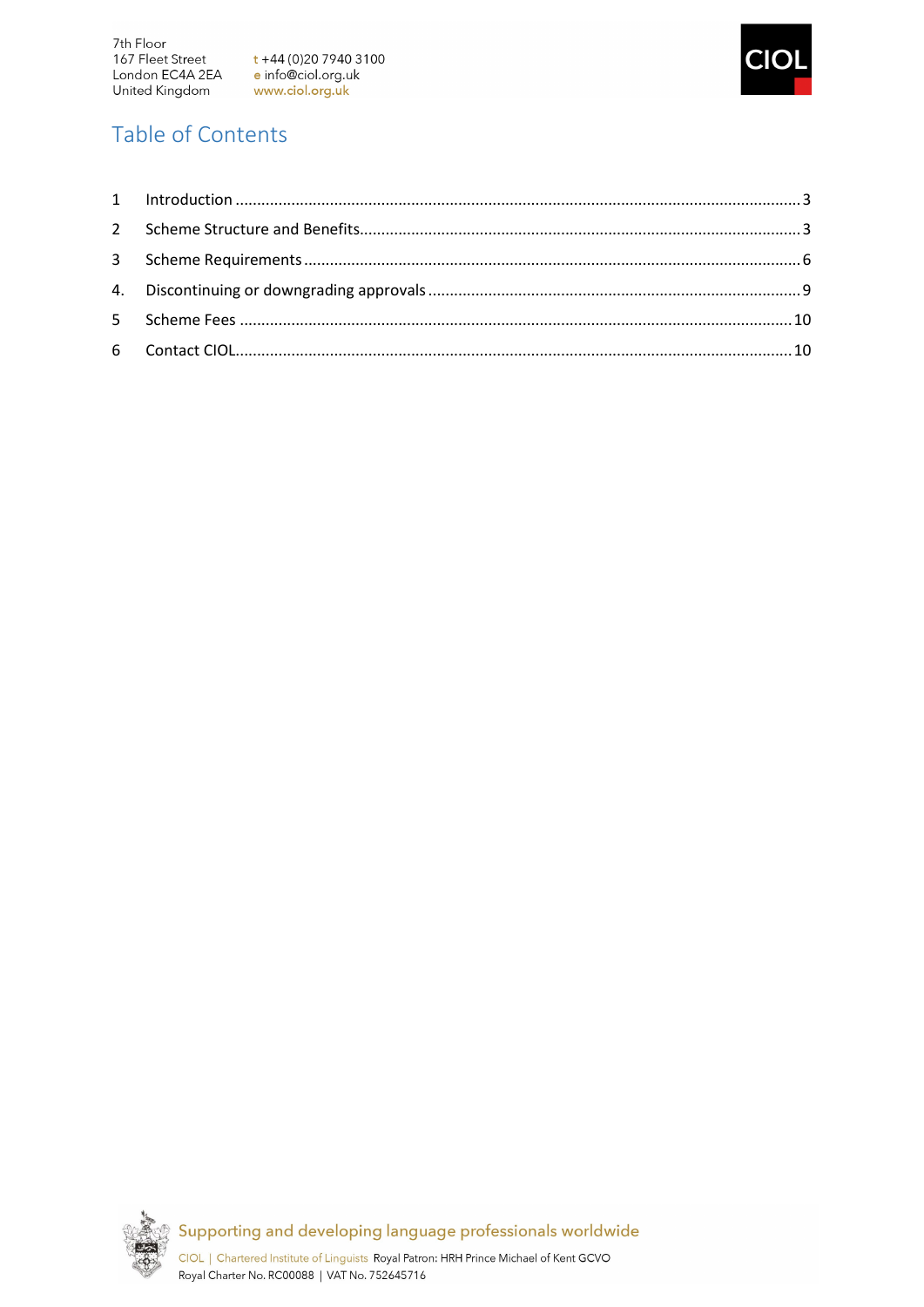

## <span id="page-2-0"></span>1 Introduction

CIOL's RVC Scheme is specially designed to offer organisations delivering **language education, vocational learning and assessment** for linguists, a formal means to achieve external recognition, validation and certification of their programmes through alignment with the UK professional lead for languages. The scheme is open to any organisation, anywhere in the world, in the field of languages which meets the criteria required for each level of the scheme.

The scheme provides an easy-to-understand set of recognitions, at different levels, that benefit organisations in demonstrating the rigour of their programmes and evidencing their standards and professionalism; and which also benefit their learners in providing a added-value proof of the level of knowledge and skills development their programme or assessment demands.

The scheme is suitable for adult general language learning programmes at Intermediate level and above (CEFR/Common European Framework level B1, or equivalent, and higher), including language training for work or for working professionals and learning or development programmes for linguists e.g. teachers, educators, interpreters, translators etc.

## <span id="page-2-1"></span>2 Scheme Structure and Benefits

There are 3 levels of recognition. Each level requires prior achievement and compliance with earlier levels i.e. to have a programme validated it must already be recognised, to have it certified, it must normally have already been recognised and validated for a minimum of one year.



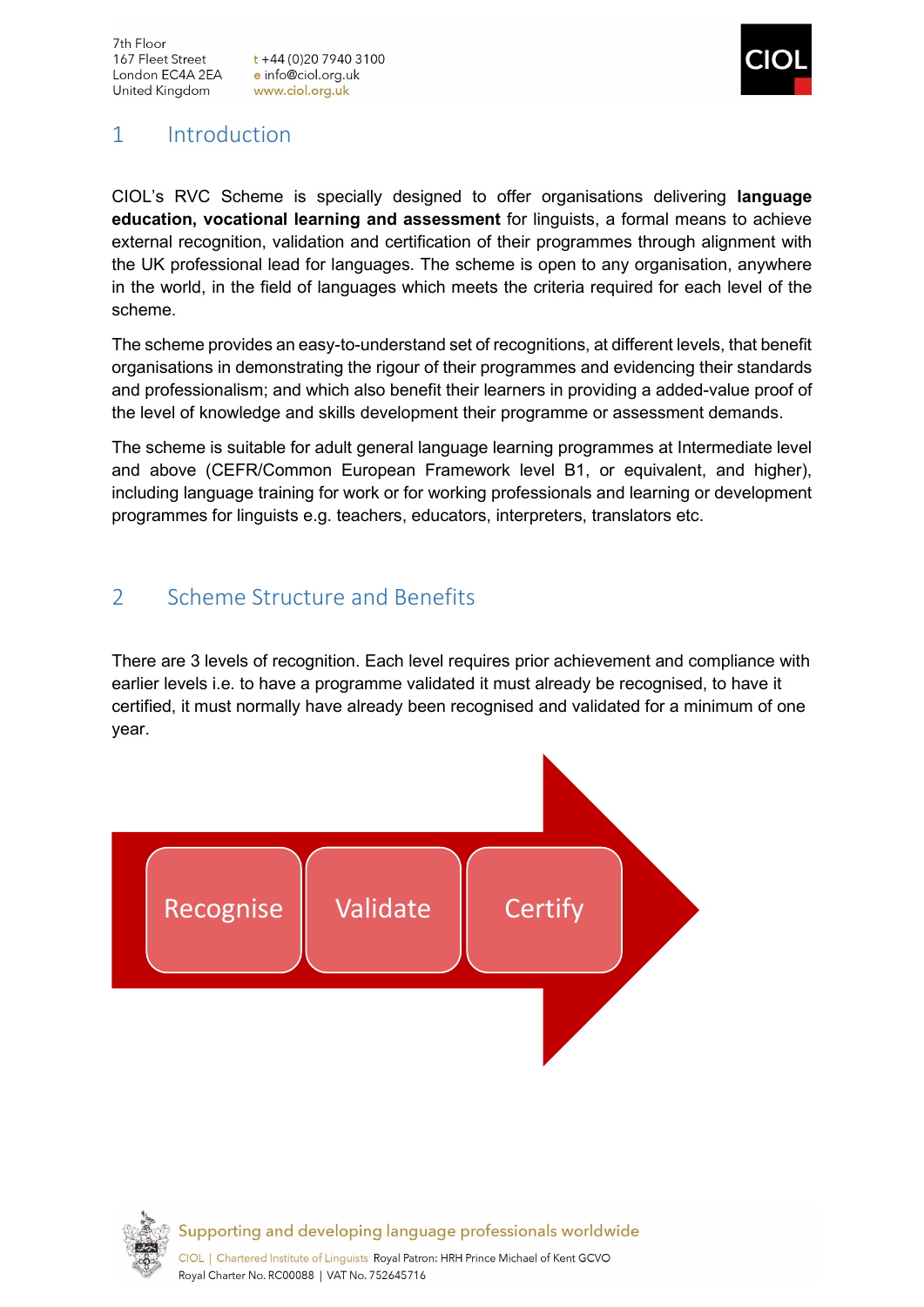

## **CIOL RECOGNISED PROGRAMME**

CIOL RECOGNISES a specific learning, development or assessment programme delivered by a requesting organisation whose professionalism, standing, purpose, values and practices align with those of CIOL.

Benefits for your organisation:

- Formal recognition from the Chartered Institute of Linguists, CIOL
- Proof of alignment with the UK's premier, chartered professional lead for languages, building and enhancing your reputation and standing
- Improved learner recognition, adding value to your learner offer
- A Recognised Programme logo for use in marketing and promotional materials
- Inclusion of CIOL Recognised Programme logo on certificates

## **CIOL VALIDATED PROGRAMME**

CIOL VALIDATES the programme in respect of its rationale, construction, content, programme outcomes, rigour of delivery and quality standards.

Benefits for your programme:

• Formal validation from the Chartered Institute of Linguists, CIOL, including a confidential validation report with free-to-use, non-confidential summary statement for public use



Supporting and developing language professionals worldwide CIOL | Chartered Institute of Linguists Royal Patron: HRH Prince Michael of Kent GCVO Royal Charter No. RC00088 | VAT No. 752645716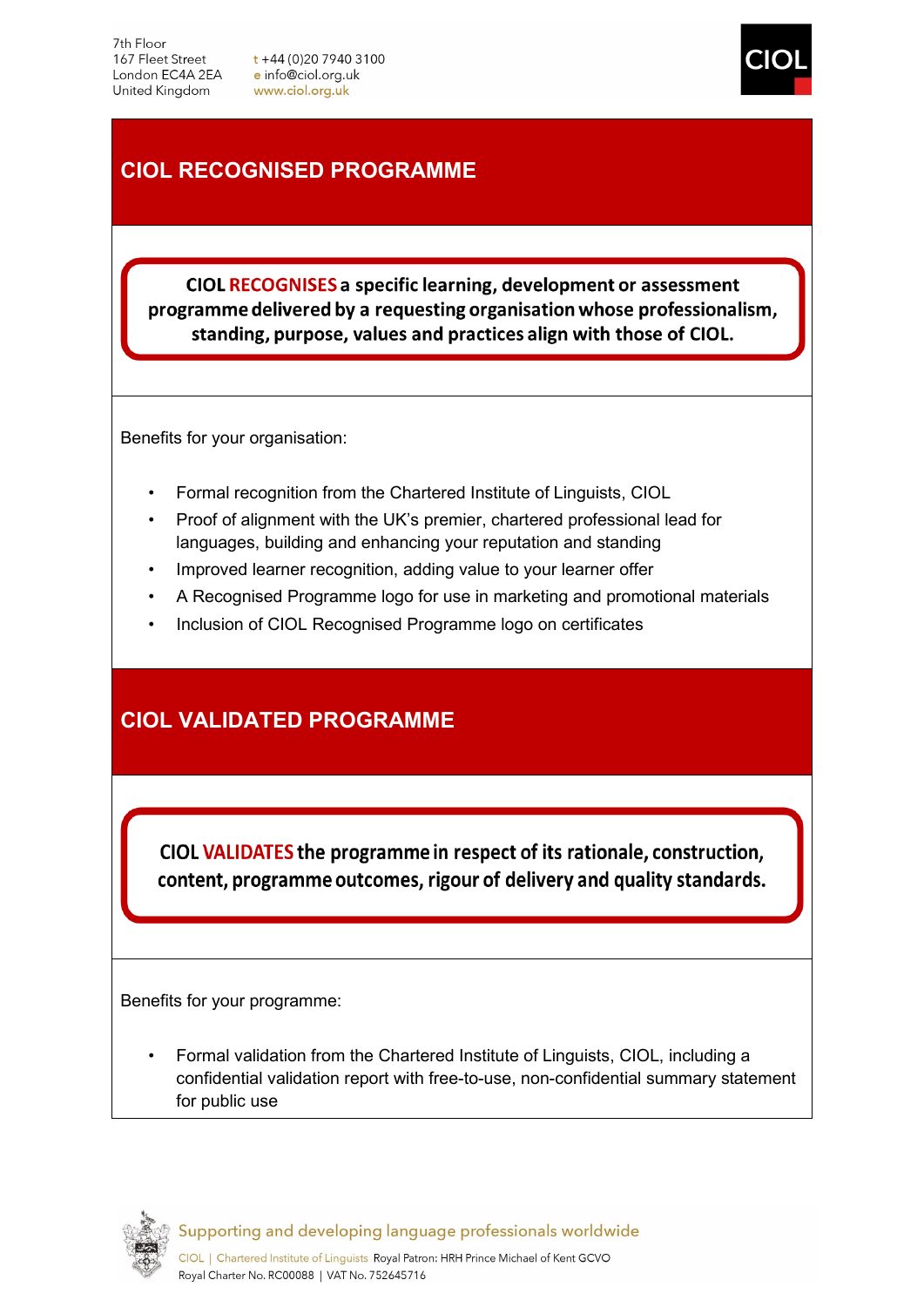

- Confirmation and verification from the UK's premier, chartered professional lead for languages of your programme's structure, content, delivery and learner experience
- Enhanced evidence of your programme's value for clients and to help grow your markets
- Broader recognition for the achievements of your learners
- Annual programme review with revalidation report
- A Validated Programme logo for use in marketing and promotional materials
- Inclusion of CIOL Validated Programme logo on certificates

## **CIOL CERTIFIED PROGRAMME**

CIOL CERTIFIES that the programme, policies and practices are well implemented, subject to comprehensive quality management and continual improvement, such that student outcomes and awards can be properly tested and verified and carry the confidence of stakeholders, employers and other language professionals.

Benefits for your organisation:

- The highest level of endorsement by the Chartered Institute of Linguists, CIOL, including a confidential certification report with free-to-use, non-confidential summary statement for public use
- Certified confirmation of programme for your learners to use as evidence for further learning or for prospective employers
- Implementation of a certification agreement including review and moderation processes for programme
- Annual certified programme review and report with free-to-use, non-confidential certification statement for public use
- A Certified Programme logo for use in marketing, promotional materials
- Inclusion of CIOL Certified Programme logo on certificates
- Connection to international 'CIOL Certified' peer organisations and networking
- Enhanced access to further professional learning opportunities

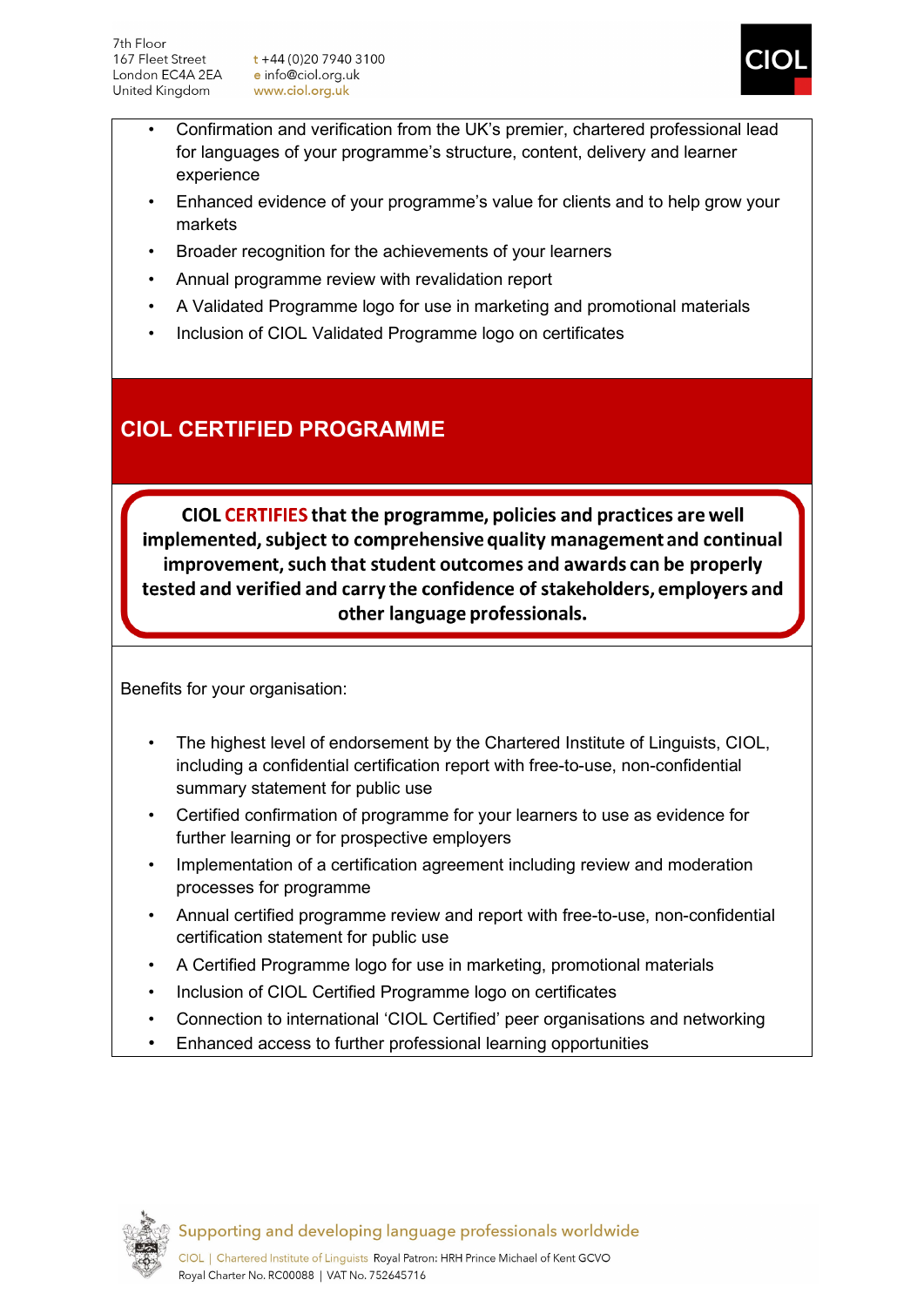

## <span id="page-5-0"></span>3 Scheme Requirements

Organisations applying for RVC at each level should prepare to meet the following criteria and submit the relevant form(s) and evidence at the relevant level for which they seek recognition.

### **CIOL RECOGNISED PROGRAMME**

#### **Criteria**

- Offered by a provider whose purpose, mission, core values and ethics align to those of CIOL
- Provides an appropriate construct, format and delivery methodology to meet the programme's aims and objectives
- Programme to be formally established, currently running and able to demonstrate consistent learner take-up
- Relevant documentation/evidence available outlining governance of programme(s) and appropriate, related policies in place
- Appropriate level of quality assurance in place, including links with any other parties
- Financial performance that demonstrates stability and profitability
- Compliance with due diligence checks

#### **Application**

- CIOL Recognise Application Form
- Supporting evidence to satisfy the criteria above

#### **Process**

Organisations wishing to have a programme recognised should contact CIOL in the first instance (see Section 5) for an informal discussion. An initial approval to proceed will be given, after which the organisation completes the application form and provides all required supporting evidence.

*CIOL reserves the right to reject applications where sufficient evidence is not available to support the application. Reasons for rejection will always be given.*

#### **Timescale**

Max. 4 weeks.

CIOL aims to review applications within 2 weeks of receiving an application and the supporting evidence. An outcome will usually be confirmed within one week of the review being completed.

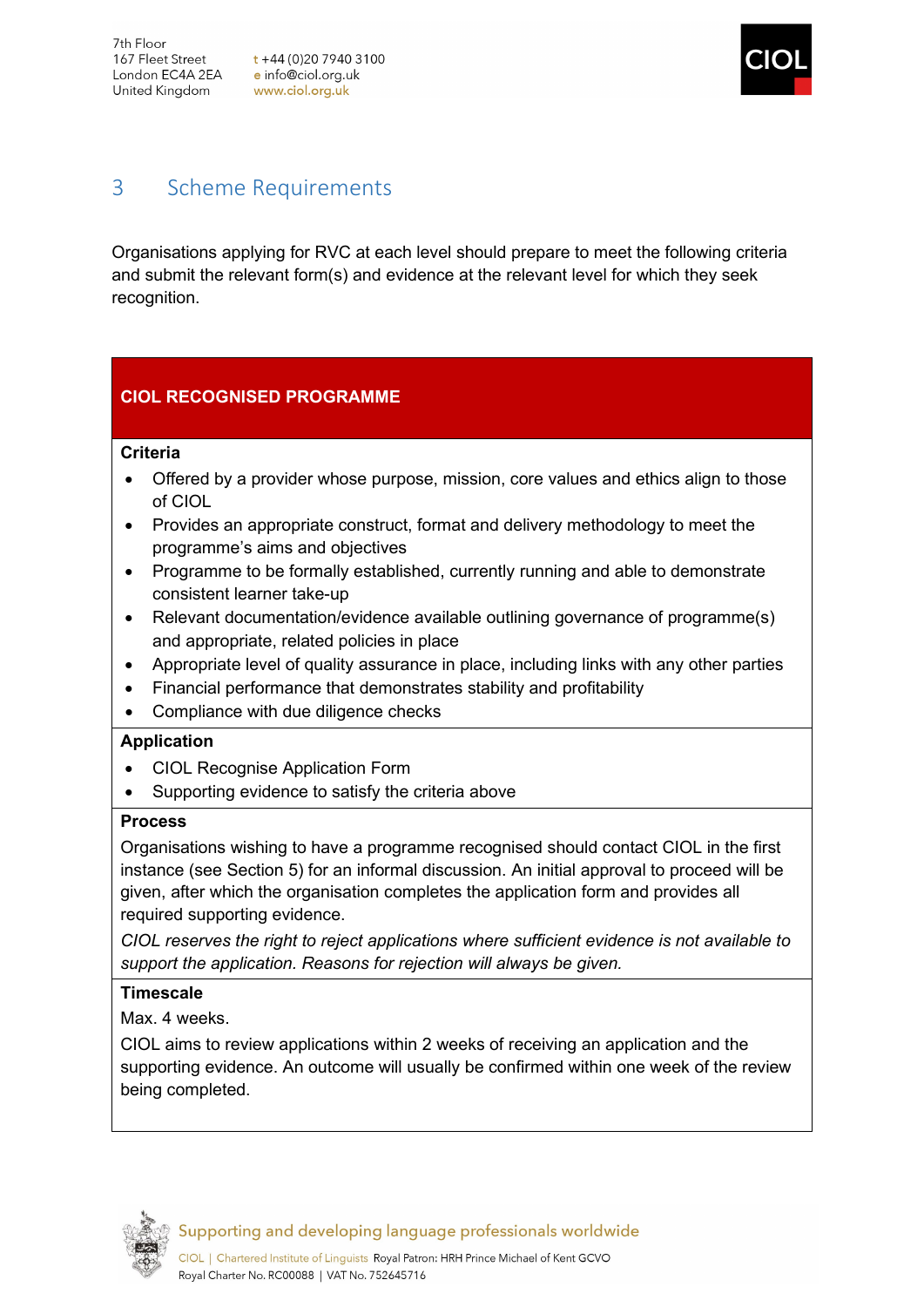7th Floor United Kingdom www.ciol.org.uk



#### **Logo**

The CIOL RECOGNISED PROGRAMME logo may be used, in accordance with CIOL's style guide, on the organisation's website, marketing materials etc in relation to the recognised programme only.

Additionally, the CIOL RECOGNISED PROGRAMME logo and/or crest may be added to individual candidate certificates, with agreed wording referencing the programme and not the individual candidate result and in accordance with CIOL's style guide and subject to approval by CIOL.

#### **CIOL VALIDATED PROGRAMME**

An organisation can request validation of a programme, following recognised status, by meeting the following additional criteria.

#### **Criteria**:

- Provide evidence of programme recognitions by any other third parties
- Have a full specification for the programme with outline curriculum/content and level descriptors, where relevant
- Have a clearly defined rationale, supporting aims and objectives, defined learning outcomes and an appropriate structure and format
- Be able to demonstrate that content is relevant and at the right level
- Use only professionals with appropriate qualifications and experience to manage and deliver the programme
- Have appropriate learning/assessment quality assurance policies and mechanisms in place
- Strategic planning in place for development, investment and growth

#### **Application**

- CIOL Validated Programme Application Form
- Supporting evidence to satisfy the criteria above.

#### **Process**

If an organisation seeks to validate a programme which is not already recognised, both applications may be made at the same time but consideration of the Validated Programme application will happen only once CIOL has accepted to recognise the programme.

An organisation seeking to validate a programme should send the application form and all relevant supporting evidence to CIOL (see Section 5) together with proof of Recognised Programme status if appropriate.

#### **Timescale**

Max. 6 weeks

CIOL aims to review the application and supporting evidence within 3 weeks. An initial, conditional 'in principle' approval will be given first subject to any request for further information or evidence. A meeting may be requested to resolve any outstanding issues.

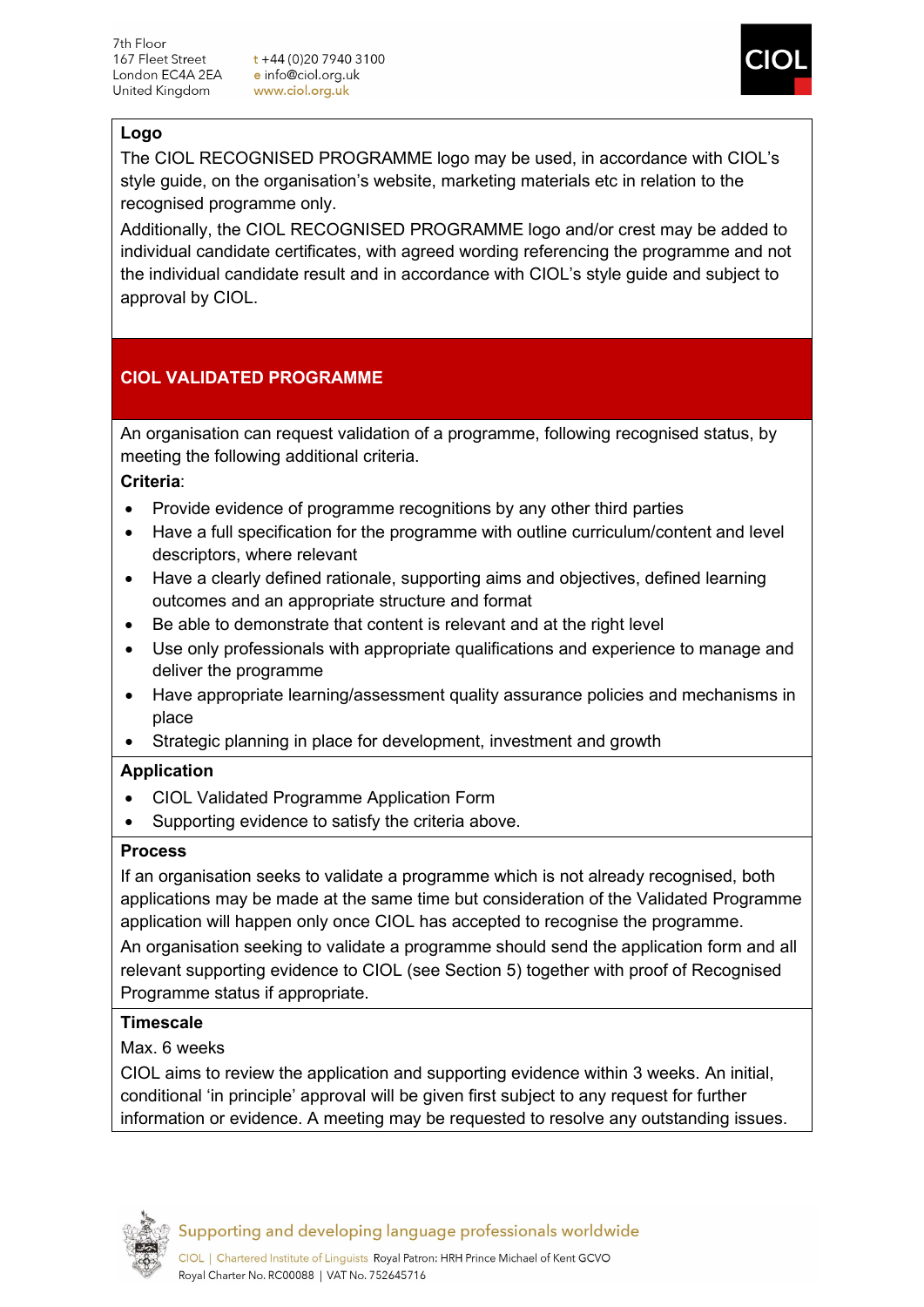7th Floor 167 Fleet Street London EC4A 2EA e info@ciol.org.uk United Kingdom www.ciol.org.uk

t +44 (0)20 7940 3100



A final decision will be reached after a further 3-week period subject to all information/documentation being provided promptly.

*CIOL reserves the right to reject applications where sufficient evidence is not available to support the application. Reasons for rejection will always be given.* 

#### **Logo**

The CIOL VALIDATED PROGRAMME logo may be used, in accordance with CIOL's style guide, on the organisation's website, marketing and promotional materials etc but only in relation to the programme which is validated. Additionally, the CIOL VALIDATED PROGRAMME logo and/or crest may be added to individual candidate certificates, with agreed wording referencing the programme and not the individual candidate result and in accordance with CIOL's style guide and subject to approval by CIOL.

#### **CIOL CERTIFIED PROGRAMME**

The CIOL certified programme status is intended for organisations which have already been recognised and validated, and for which the organisation seeks a higher level of certification of its programme from CIOL. An organisation can request a programme to be certified, once validated for a minimum period of 12 months, by completing the application process detailed separately in the CIOL Certified Programme Handbook.

#### **Criteria in brief**:

- Clear ownership and leadership to ensure ongoing compliance
- Consistently high standards governing programme design, content, delivery and assessment
- Rigorous quality assurance processes embedded in the programme
- Appropriate staff resourcing and skills
- Relevant feedback across all stakeholders to ensure continual improvement and demonstrate added value
- Programme produces highly qualified linguists adding to global intercultural assets

#### **Application**

See CIOL Certified Programme Guidance

#### **Timescale**

Max. 2 months from the date of application

#### **Logo**

The CIOL CERTIFIED PROGRAMME logo may be used, in accordance with CIOL's style guide, on the organisation's website, marketing and promotional materials etc but only in relation to the programme which is certified. Additionally, the CIOL CERTIFIED PROGRAMME logo with crest may be added to individual candidate certificates, in accordance with CIOL's style guide and subject to approval by CIOL.

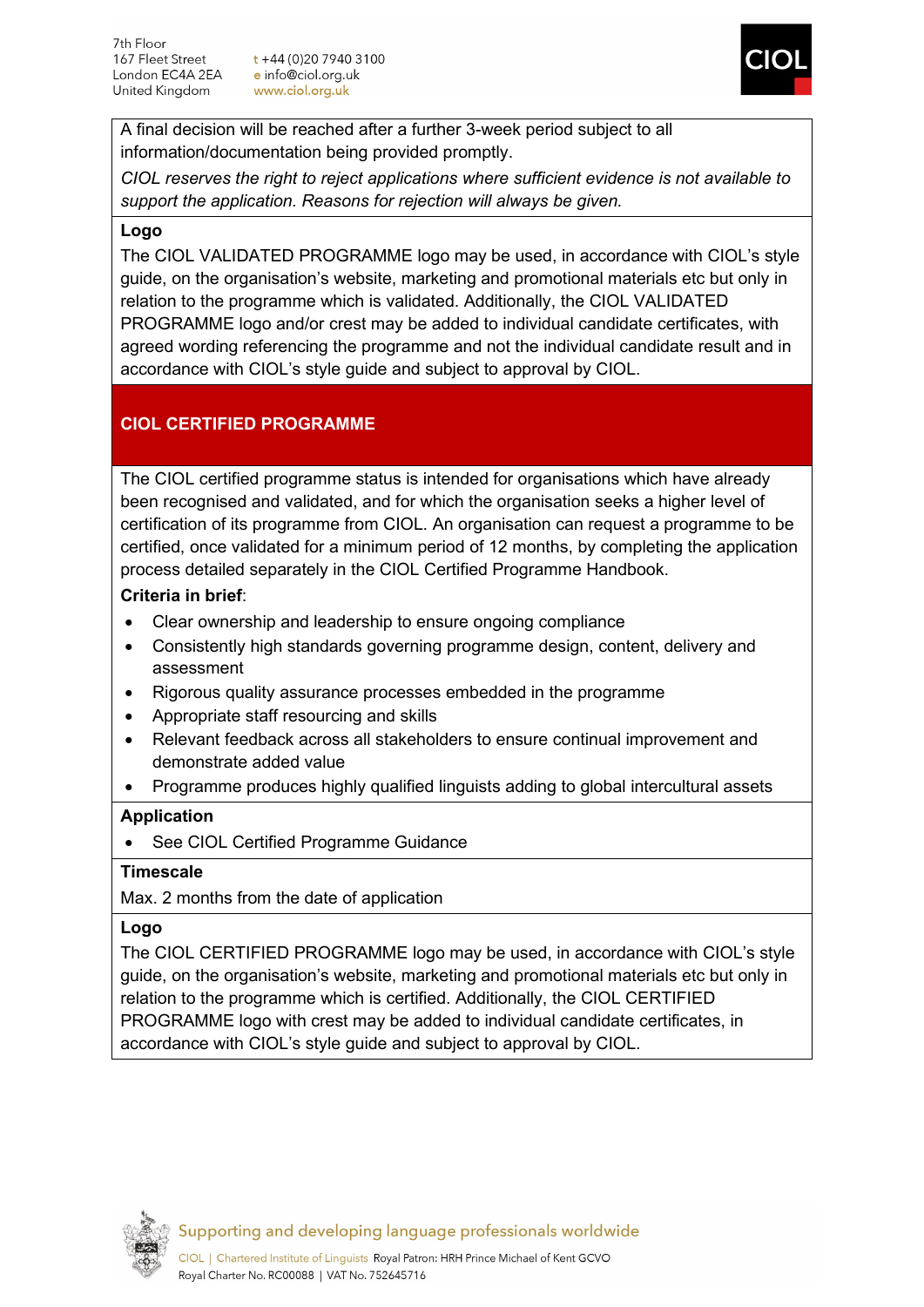

### <span id="page-8-0"></span>4. Discontinuing or downgrading approvals

Whilst in an ideal world it would be desirable for every RVC programme to remain at its approved level, in practice this is unlikely to be the case for two main reasons:

- **Partner withdrawal** partner organisation may choose not to continue with RVC recognition. For example: for budgetary reasons, changes to strategy or if a language programme is discontinued.
- **New information comes to light:** CIOL may decide it is necessary to discontinue or downgrade an approved level due to new information coming to light which affects confidence levels in the approval. This could happen during annual reviews or if problematic feedback is received during the year.

CIOL will always seek to ensure that any decision to cease or downgrade approval of an RVC programme is impartial, rigorous and fair:

- **When a partner withdraws** the process is straightforward, refunds will not normally be offered if this occurs in-year but there is no charge if a partner chooses not to renew their RVC approval. On so doing the partner must cease use of their CIOL RVC logo.
- **When new information comes to light:** the guiding principle is that any move to downgrade or cease approval will be based on consultation and due deliberation before a final decision. CIOL reserves the right to withdraw RVC approval, but as a gesture of goodwill (and depending on the context) if an approval is withdrawn in-year a refund for the time remaining on the original approval may be offered or in the case of a downgrade, continuation at the fee relevant to that level of approval.

A listing of discontinued RVC programmes will be maintained on the CIOL website for transparency and reference purposes.



Supporting and developing language professionals worldwide CIOL | Chartered Institute of Linguists Royal Patron: HRH Prince Michael of Kent GCVO Royal Charter No. RC00088 | VAT No. 752645716